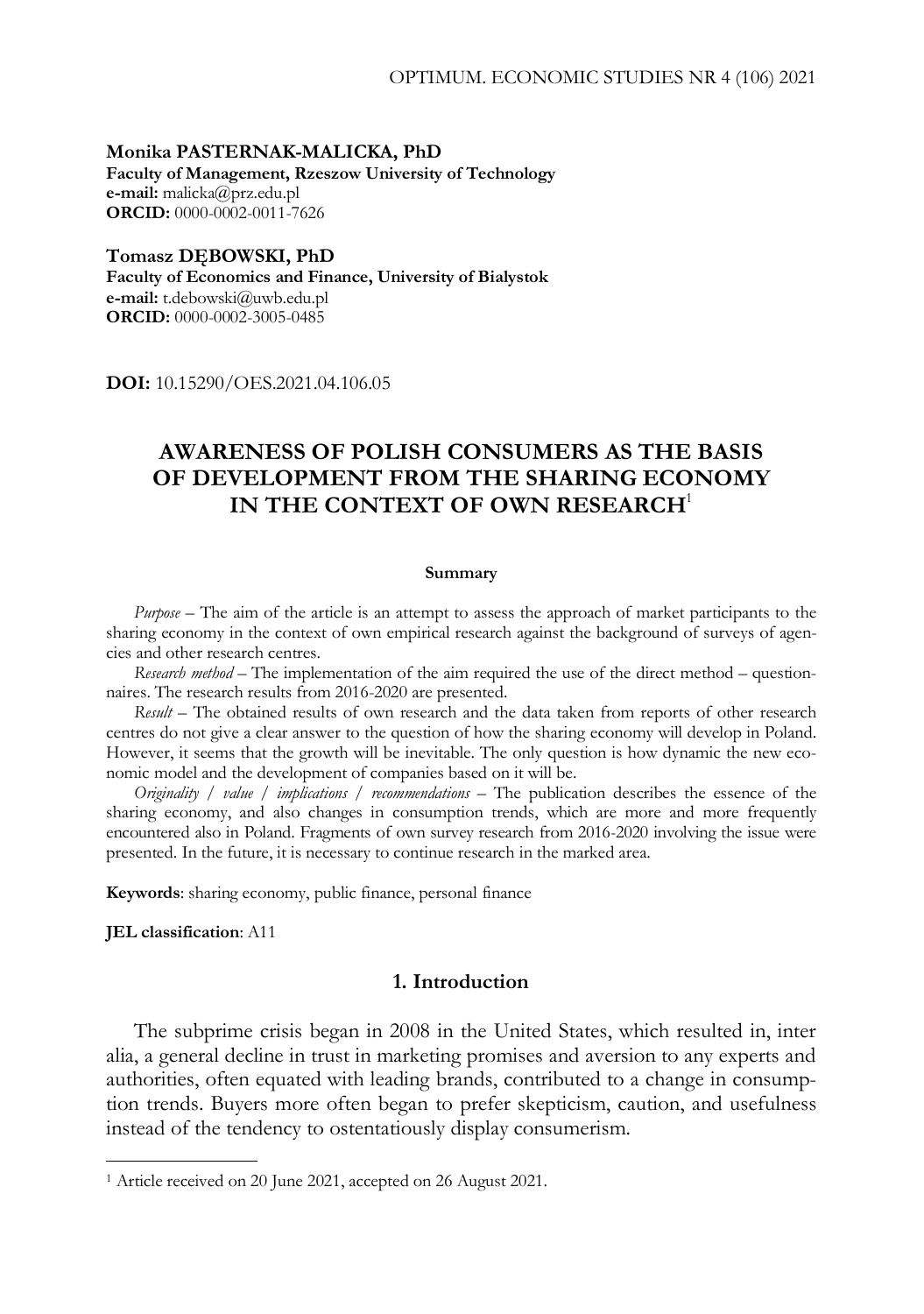A culture of cooperation was born as a behavior resulting from the needs of the economy during the crisis, but also caused by the fatigue of overconsumption of market participants. It is based on the belief that access to goods and services is more important than the possession of them. Modern technology enables constant and universal access to the Internet, which has meant that not only has the relationship between consumers and producers changed, but also active market participants have been born in place of passive recipients [Eckhardt et al., 2019].

Therefore, alternative methods of exchange have emerged, such as collaborative consumption and the sharing economy based on the exchange of goods, services, and even capital between community members, avoiding the traditional market and also shared use of these goods. This type of exchange is not based on competition, but on individual forms of cooperation, such as: loans, gifts, barter, community property, etc. [Puschmann, Alt, 2016, p. 93; Sundararajan, 2016, p. 5]. The primary goal of these alternative models is not the acquisition and owning goods, but gaining access to them when they are really needed [Teigland et al., 2015, p. 19].

The publication attempts to assess the awareness of Polish market participants and their attitudes towards the new trend in the economy which is the shared economy. Changes in consumption trends, the concept, types and assumptions on which the idea of sharing is based are presented in the first part. Selected extracts of own research and other research centres about openness to the new consumption model are presented in the next part of the publication. The aim of the article is an attempt to assess the approach of market participants to the sharing economy in the context of own empirical research against the background of surveys of agencies and other research centres.

#### **2. Changes in consumption model trends**

Consumption is the use of possessed goods in order to satisfy one' own subjective needs. Consumption is understood as the purchase and use of various products or services [www 1]. In macroeconomic terms, it is equated with individual consumption of households and is often treated as one of the basic quantities creating gross domestic product in modern economies. Its share in Poland's GDP in 2010-2018 fluctuated around 60% (from 59.4 to 59.5% of GDP) [*Mały Rocznik*   $Statystyczny$  ..., 2019, p. 398<sup>[2]</sup>. Similar trends are visible on global markets – it is estimated that GDP in the world is created in 61% by consumption expenditure, 17% by public expenditure and 22% by investment expenditure of economic entities [Noga, 2011, p. 39]3.

1

<sup>2</sup> It is assumed that consumer purchases of households amount to approx. 90% of disposable personal income [Begg et al., 2007, pp. 53-54].

<sup>&</sup>lt;sup>3</sup> This structure is slightly differentiated, depending on the propensity of citizens of individual countries to consume, e.g. in the USA private consumption exceeds 70% and is an important factor creating demand on world markets.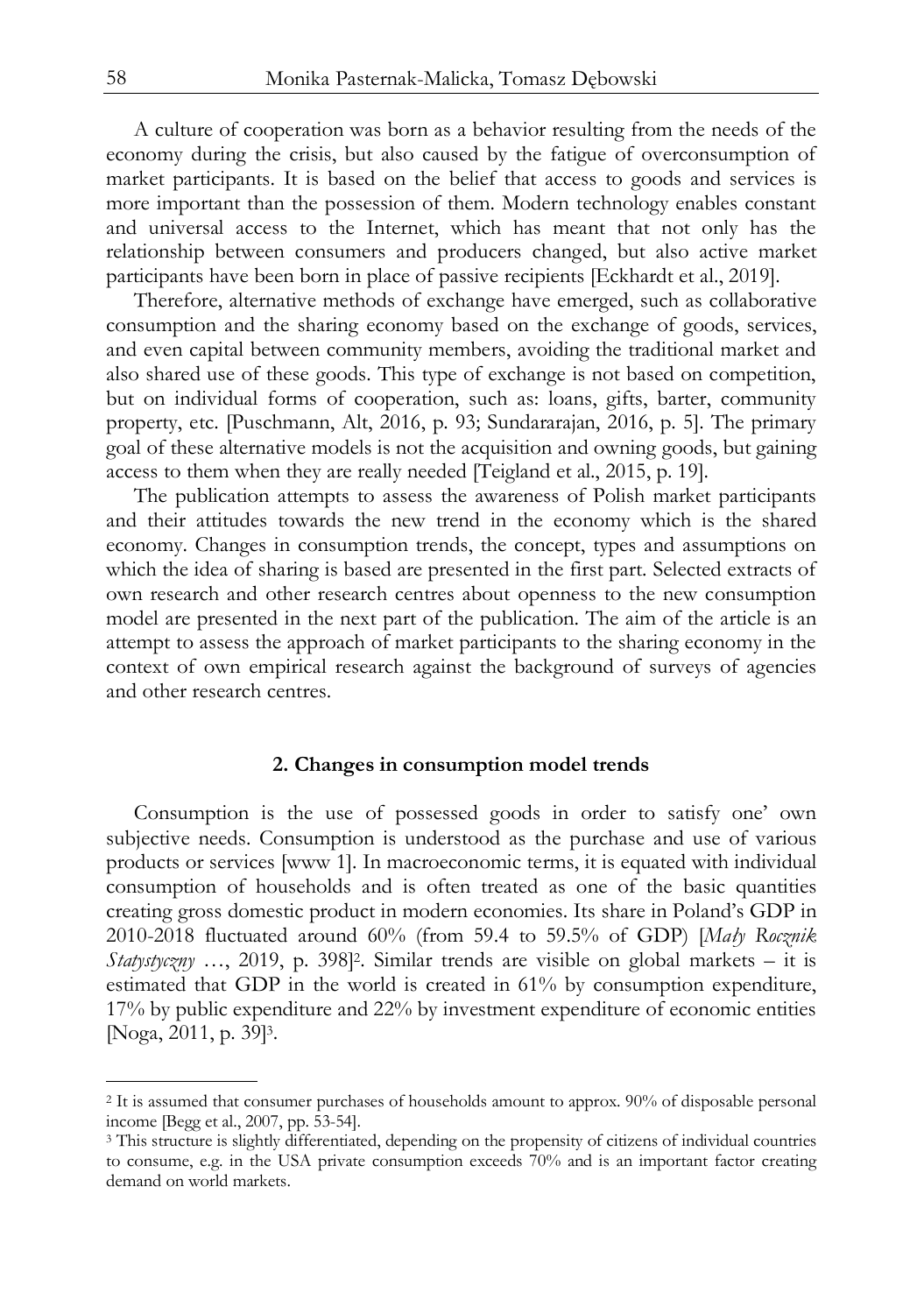Traditionally, consumption in the economy is treated as the life-blood of the national economy, often understood as a social obligation. Increasing the consumer spending by households makes production more dynamic, creates workplaces, supports economic development, and thereby improves prosperity. Consumption occurs here as a kind of guarantor of economic stability. In classic economic models, basic assumptions about consumer behavior are indicated, according to which a person makes rational choices, has constant preferences, tries to maximize benefits, is selfish and ignores the results of other people in economic interaction, correctly calculates the probability and treats all sources of income interchangeably [Zaleśkiewicz, 2013, p. 21-26].

Prosperity economics, as an integral part of the classical school of economics, has been a specific determinant of activities aimed at increasing satisfaction for decades, it strongly promoted even excessive consumption and the proprietorship [Stiglitz, 2014, pp. 69-74]. It is an accurate statement that an individual in self-esteem and social perception has become what he/she has got and consumes [Olejniczuk-Merta, 2011, pp. 9-30].

Classical economics dealt with the systems of communication between individual market participants. At that time, information about willingness and resources was transmitted and received mainly through prices in the market process and political voices [Kamerschen et al., 1993, pp. 8-9]. Currently, changes in the level and structure of consumption are an expression of the ongoing technical and organizational progress as well as significant changes in the value systems of contemporary societies. As a result, we can talk about consumption based on knowledge and innovative consumption, which are conditioned by the progress in science, knowledge and their innovations as a result [Bywalec, 2012, pp. 74-75]. A market participant in the second decade of the 21st century more and more often motivates his consumption behaviors with the acquired scientific knowledge and that is why he/she is more and more open to various innovations [Bywalec, 2010, pp. 137-193].

At the same time, there was an excess of things and an overestimation of the value of societies. The growing aversion to excessive consumerismhasoccured, which results not only from concerns about social and environmental effects, but also from the fact that market participants feel increasinglyoverwhelmed by the excess of purchased products. The opposition to the excessive accumulation of goods has become more and more popular, bringing with it a retreat from the adoration of wealth and ostentatious consumption [www 2]. This has contributed to the emergence of new consumer trends in which market participants have accepted sustainable and intelligent consumption, moving from a welfare-oriented economy meaning as much as possible, to consumption of moderation, that is, the possession of "just right" amounts [*Privater Konsum und ...*, 1999, pp. 4-5].

Intelligent consumption means the acquisition of higher-quality goods, consumption characterized by purposefulness and consistent with professed values. There is cooperation with companies and co-creation of goods and services by market participants [Bramek, 2013, p. 14]. Hasty purchases have been replaced by making careful decisions. Necessary products of higher quality are purchased, because then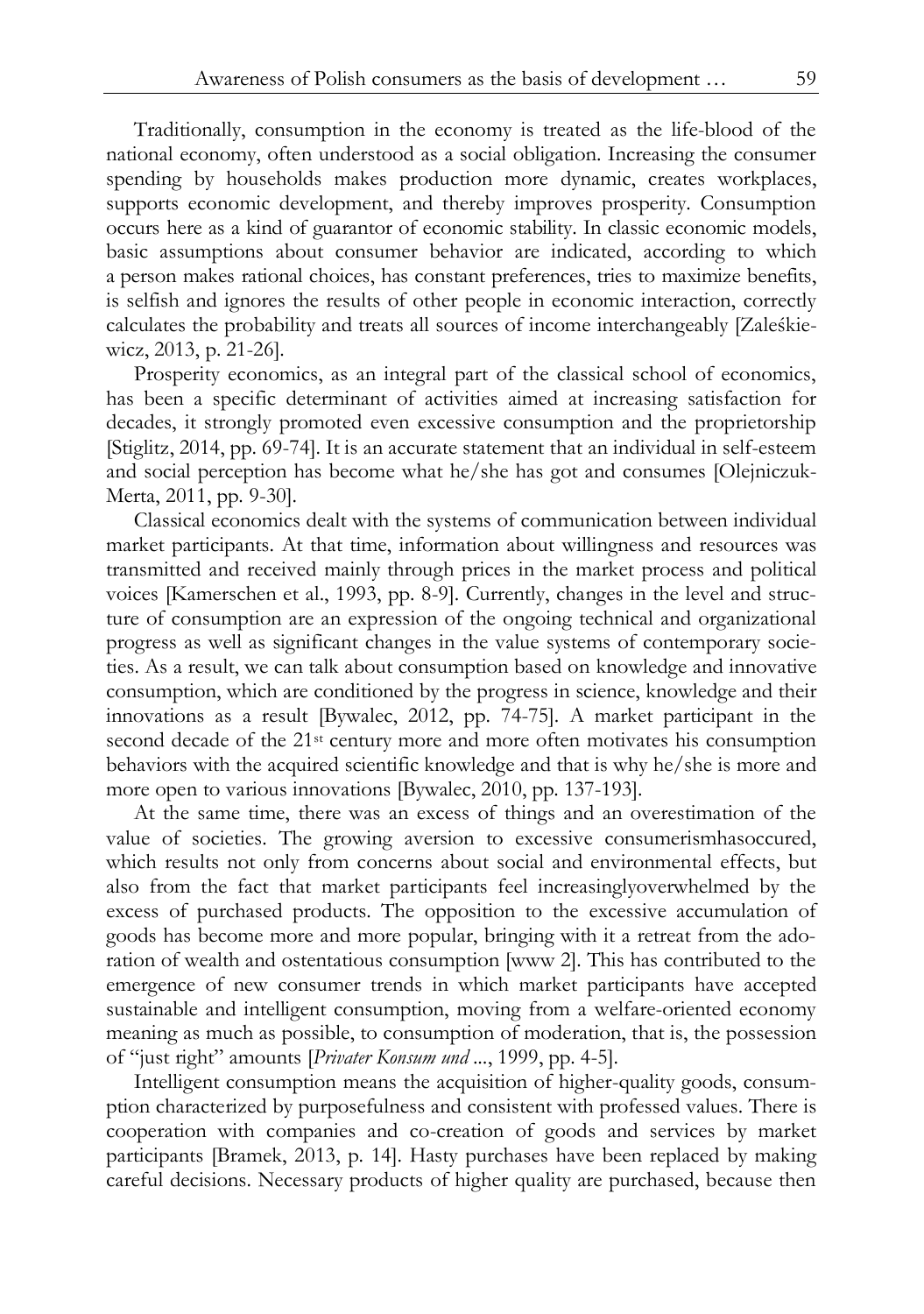their duration of use is extended, and recycling or change of destination is used more often, which reduces waste [www 3].

Sustainable consumption, on the other hand, emphasizes the quality of life, its intangible value and current activities, that should not damage future generations. This type of consumption is determined by pro-ecological values that build ecological awareness and lead to ecologically and socially responsible making of market decisions [Zrałek, 2013, p. 105]. It is manifested in the rational and economical consumption of consumer goods and natural resources, and also the deliberate and conscious limitation of the use of products that require the consumption of rare, non-renewable natural resources and generating significant amounts of waste [Kryk, 2013, pp. 7-8].

#### **3. The concept of the sharing economy**

 The shared economy penetrates almost every area of the modern economy. It affects both production and consumption initiatives. A frequently quoted maxim is that *a person does not need a drill, but a hole in the wall, not a disc, but the music on it*. Therefore, the shared economy changes the way a single market participant travels, learns and spends free time. Shared economy also influences how global corporations plan to design and sell new products.

*The sharing economy* had not got a Polish equivalent for a long time [www 4]<sup>4</sup>. Currently, it is defined as the shared economy, sharing, the economy of cooperation, the common (shared) consumption, and the social trend. English phrases such as collaborative consumptions, collaborative economy, peer-to-peer economy, mesh are also used interchangeably. The idea of shared consumption is not new. The term "collaborative consumption" was introduced by M. Felson and J.L. Spaeth as early as 1978 [1978, p. 614-624]. In the contemporary context, this phrase was used by the British consultant Ray Algar in 2007 [www 5].

The sharing economy definitions come from various scientific disciplines, such as economics, law, psychology. In economic sciences, there are macro and microeconomic approaches. The first focuses on market models, the second examines the strategies, processes and systems used by companies and their interactions with consumers [Puschmann, Alt, 2016, pp. 93-99]. In the macroeconomic perspective, the economy of cooperation is understood as a hybrid market model in which the traditional model (exchange in which money is involved) is combined with the sharing model, in which the product, as a result of a transaction process, goes to another entity and this process is not always accompanied by money as broker. In microeconomic terms, the sharing economy is considered differently, depending on the scientific discipline that the researcher represents, e.g. in marketing, the

j

<sup>4</sup> This trend was described only in a report published in 2012 as one of ten mass consumer trends that affect how Polish consumers buy, what they look for and dream about, and also what they fear and want to avoid.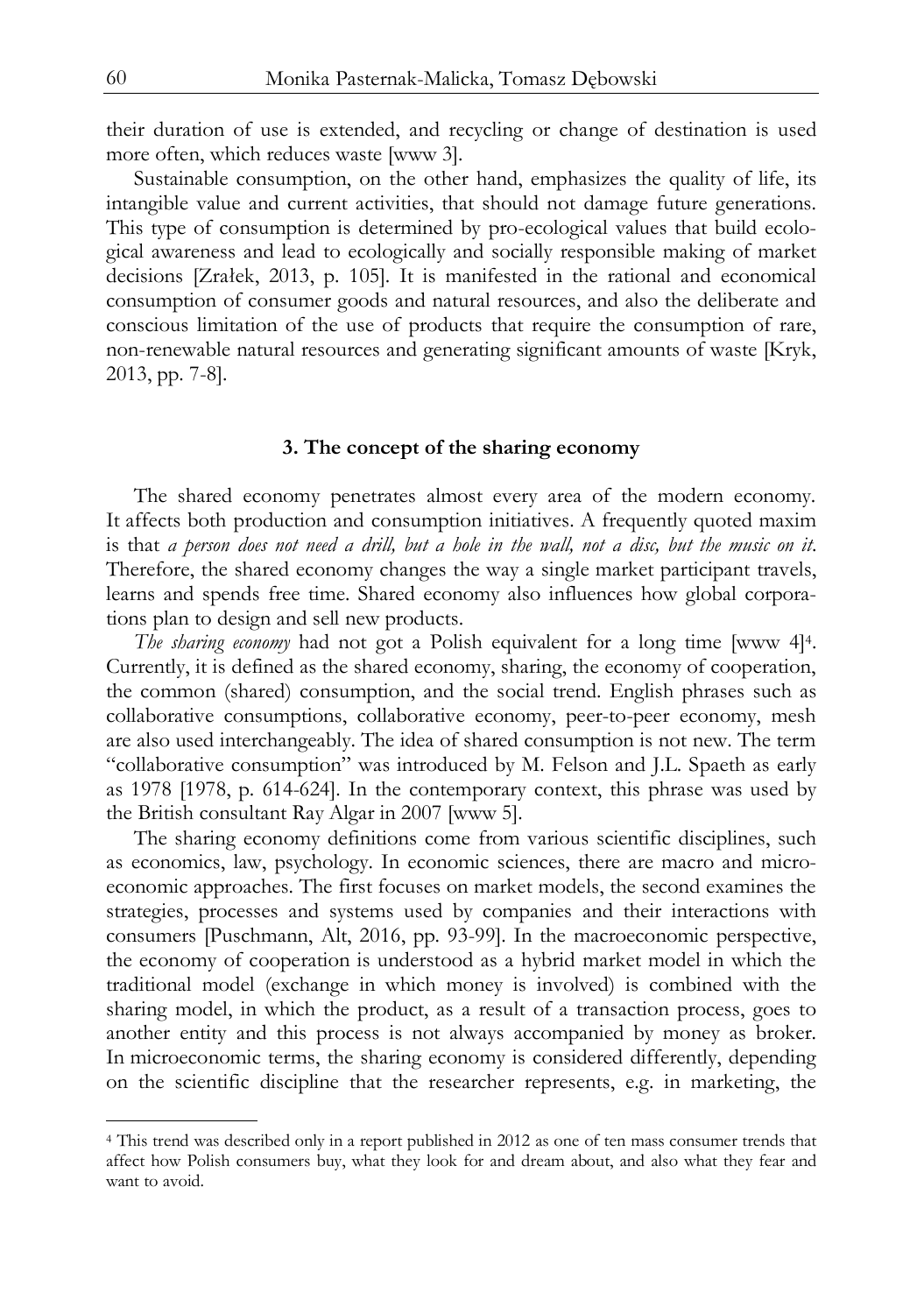importance of brands and their significance for consumers are analyzed. From this perspective, new strategies are identified for a specific company.

The sharing economy is also described as the hybrid market model (between possessing and the gift of giving), which refers to community-coordinated exchange through on-line services [Hamari et al., 2015, pp. 1-13]. It isa trend from an area of the economy, technology and social life, the basis of which is the voluntary lending to other people, often for a fee, other's free (or not) resources. It can be an apartment, free time, litter or a car.

It is a new way to access goods and services, exchange between community members and leaving the market out. The cooperation can take place in a non-profit form, and also profit-generating for one of the parties. Market analysts talk about the peer-to-peer economy  $(P2P)^5$ . This type of cooperation is not based on the principle of competition, but on various methods of cooperation such as barter, loans, community property, etc.

It is also described as a socio-economic system built around the apportionment of human and material resources. It includes joint production, trade, creation, distribution and consumption of goods and services by individual market participants (both households and business entities) [www 6]. The principles of operation of enterprises in the new trend can be compared to social media. Entities become platforms, like Facebook. Through them, people produce products and services, distribute them and interact with each other.

The shared economy is also defined as a dynamic movement that offers new models of cooperation and business activity, a trend promoting a new way of life that responds to current social, business and cultural changes. The mentioned cooperation and collaboration make it possible to access resources owned by others, enabling maximum efficiency increase and multiplication of the potential of each person or company in line with the slogan "The more we share – the more we have".

In a similar perspective, shared economy is understood as a lifestyle that consists of such phenomena as "do-it-yourself" movement, local production and urban gardening, open source ("open software"), alternative management methods and innovative technologies. The importance of a network of online platforms allowing for interaction between market participants, joint implementation of ambitious projects, exchange of goods, services, capital and even favors is also emphasized here.

Common consumption is also a term used to describe the psychological observation that society pays less attention to owning goods in favour of access to goods when they are needed.

Some researchers of the phenomenon claim that we can talk about sharing economy only when we are dealing with a spontaneous non-commercial initiative aimed at reducing consumption through sharing. Therefore, it is suggested that we

j

<sup>5</sup> Peer-to-Peer is a communication model in a computer network that provides all hosts (individual users) with the same privileges, which until recently was associated with file-sharing networks, but is now used in a much wider context of changes in the global economy.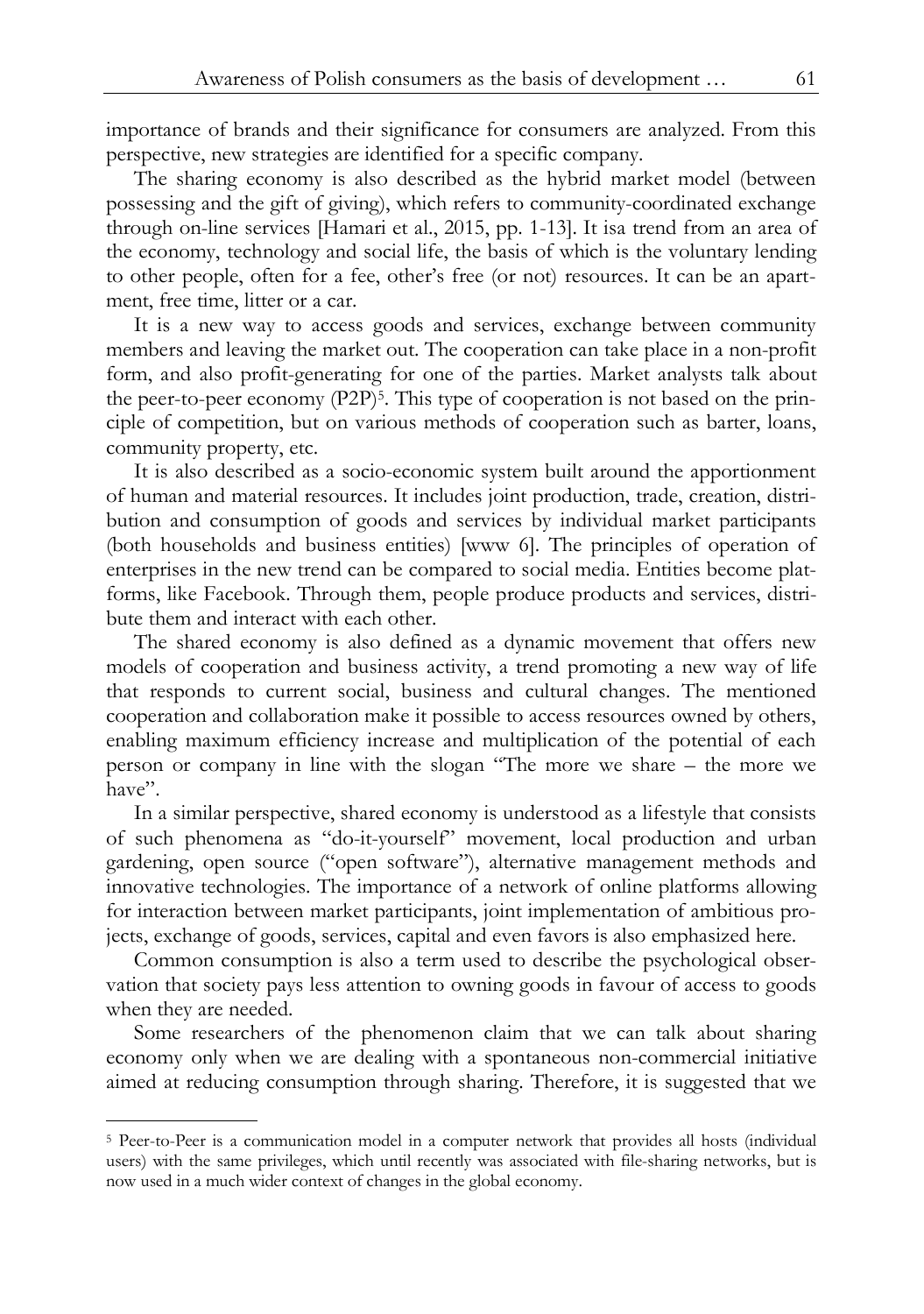should distinguish between bottom-up projects based on the new economic model, such as items exchange groups, and companies using this trend for profit. It is assumed that the necessary condition for sharing consumption is maintaining close relationships between people. When this assumption is not met, then only purely commercial premises are realized [Zalega, 2013, pp. 6-7].

The *together* trend harks back to the eternal need to form groups and seek closeness with people with similar interests. Now, after the expansion of the hyperindividualism era, the emphasis on competition and personal success, and after the fashion for being self-sufficient, the time has come to redefine coexistence in new community forms. The *together* trend has developed mainly thanks to the opportunities offered by new communication technologies and social media. It is also often noted that its development has been partially influenced by a wave of disappointment with the volatility and shallowness of network relations [www 4].

## **4. The attitudes of market participants towards the idea of shared economy in statistics and own empirical research**

The trend of sharing economy emerges as a result of the recession in interpersonal contacts, in response to the eternal human need for support and solidarity between market participants. It is a current and slowly developing trend in Poland. However, it should be remembered, that in our country interpersonal contacts have already been more direct and less depersonalized than in Western societies. There have been traditional neighborhood and religious communities, especially in small towns and villages. Currently, however, they take completely new forms thanks to the technological possibilities and popularity of social media.

The exchange of goods, services or capital within the sharing economy is invariably based on trust. Poles are characterized by almost unlimited trust in relation to the closest family. However, quite a high trust level in the private sphere is not reflected in relations with people from outside the closest environment. In 2008, only 4% of the population of our country was ready to endorse the statement that most people can be trusted. Since that period, the percentage of respondents who do not trust strangers has increased – the group of people showing a high degree of caution in dealing with others increased to 55% in 2014 [*Zaufanie w relacjach* ..., 2014, p. 6].

At the same time, the number of users of information and communication technologies is constantly increasing, especially in the group of twenty- and thirty-yearolds [Czapiński, Panek, 2014, pp. 361-365]. The use of mobile devices among Polish internet users amounts to 69%, and there are 1.5 devices for a single user of the network, which they use for shopping purposes [*M-commerce. Kupuję* ..., 2015, pp. 1-17]. Also, new technologies have now become one of the most popular ways of making purchases, which has opened up new opportunities for many market participants. In 2014, e-commerce tools, which means electronic commerce, were already used by 17.73 million Poles, ergo 78% of the Internet users [*Raport "Kupuję w Internecie 2014*",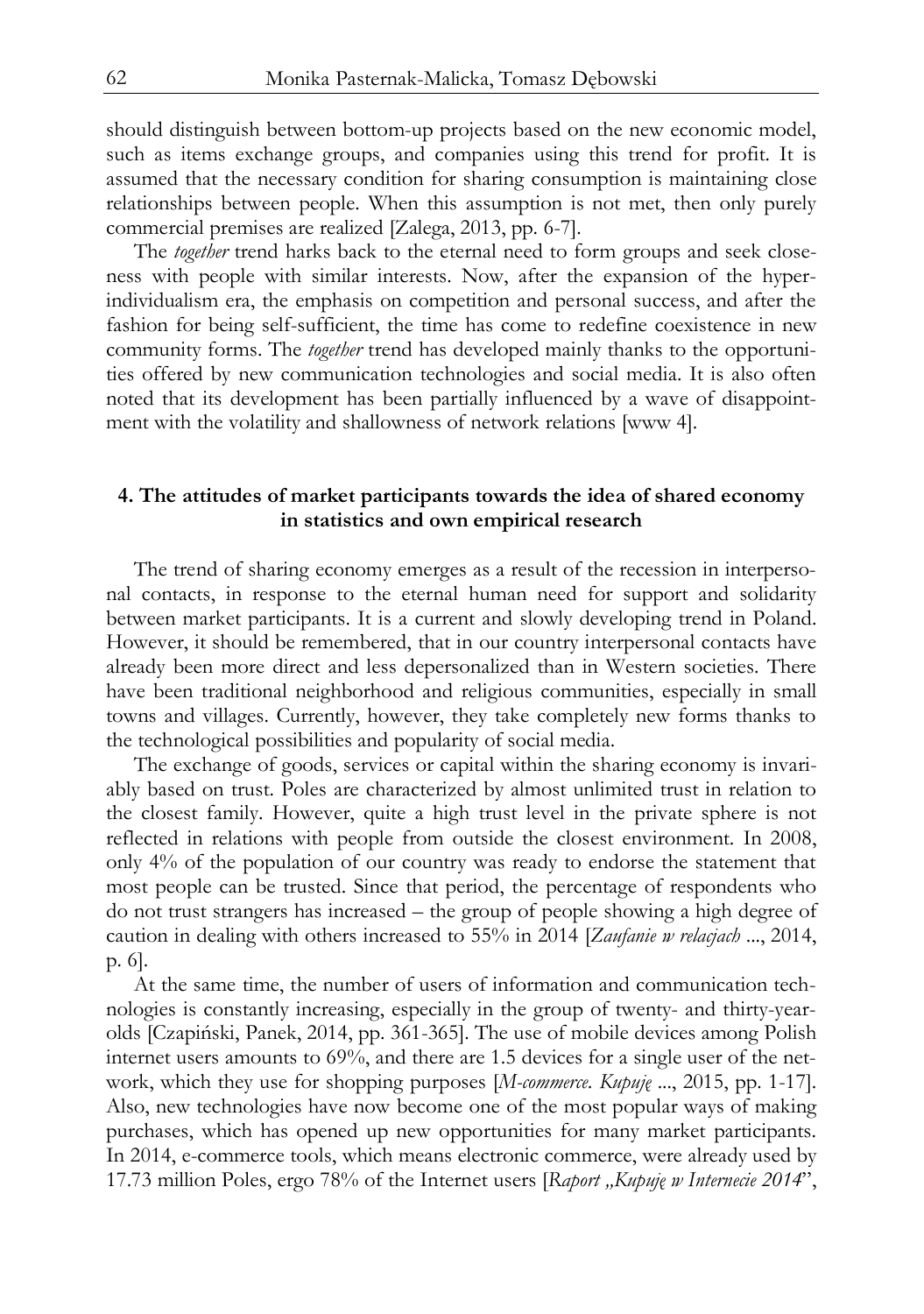2014, p. 2]. Research by the Ministry of Economy and Gemius indicate that transactions made via the Internet are most often perceived as convenient and offering a greater choice than traditional stores [*E-commerce w Polsce* ..., 2015, p. 30]. The Amway report shows that two-thirds of Poles (68%) have a positive attitude to selfemployment [www 7], which may be a positive premise for the development of a collaborative economy.

The sharing economy is a trend that becomes more and more visible also amongst Polish consumers. According to the ICAN Research study carried out for the Kokos.pl website, the vast majority of Poles know websites operating on the basis of the shared economy, even if they are not aware of the existence of such an economic trend. Carpooling was the most popular among the people taking part in the survey – 59% of respondents heard about that, and nearly half (48%) were aware of the existence of websites that allow accommodation to be rented in private homes, and nearly one-third (29%) know of social loan services. Almost every fifth interviewee (18%) knows of crowdfunding platforms used to raise funds for selected social, cultural or economic purposes. Poles also expressed their willingness to use the services offered by new forms of economy. However, awareness of the trend does not translate into the demand for this type of service. A very low percentage of people who have already used shared economy has been observed. Ridesharing and platforms intermediating in the exchange of flats had the most supporters  $-8\%$  of respondents used these forms, followed by social loans  $-2\%$  and the least popular crowdfunding websites – only 1% of respondents participated in crowdfunding6.

The Havas Worldwide report *A new type of consumers and the Economy based on sharing* [2014] indicates a different approach to consumerism and the individual choices of market participants7. With the dynamic increase in production and consumption on an unprecedented scale, new problems have arisen. Excessive consumption and intensive exploitation of limited natural resources have become a reason for debate, whether such a rapid development of production and consumption is rational and how it will affect the natural environment. Research suggests that more and more people feel overwhelmed by over-purchasing and object to unnecessary hoarding – 52% of respondents could easily live without most of the things they own. The most important benefits of sharing are saving money (72% of people in Poland, in the global sample – only 32%), feeling useful and active (54%), supporting small businesses and people (43%), being able to meet new people (42%), reducing CO2 emissions (38%) and having an interesting experience (35%) [*Nowy typ konsumentów i* …, 2014, pp. 16-17; 26-28].

But not every market is equally ready to move away from ownership to sharing. Only 46% of respondents representing 29 countries would rather share things than

1

<sup>6</sup> The survey was carried out on July 22 – August 5, 2015 on a representative sample of Poles aged 16-65 using the CATI method (1000 telephone interviews).

<sup>7</sup> Research conducted by the international agency Havas Worldwide in cooperation with Market Probe International. 10,574 people aged 16 and over, representing 29 countries, participated in the survey.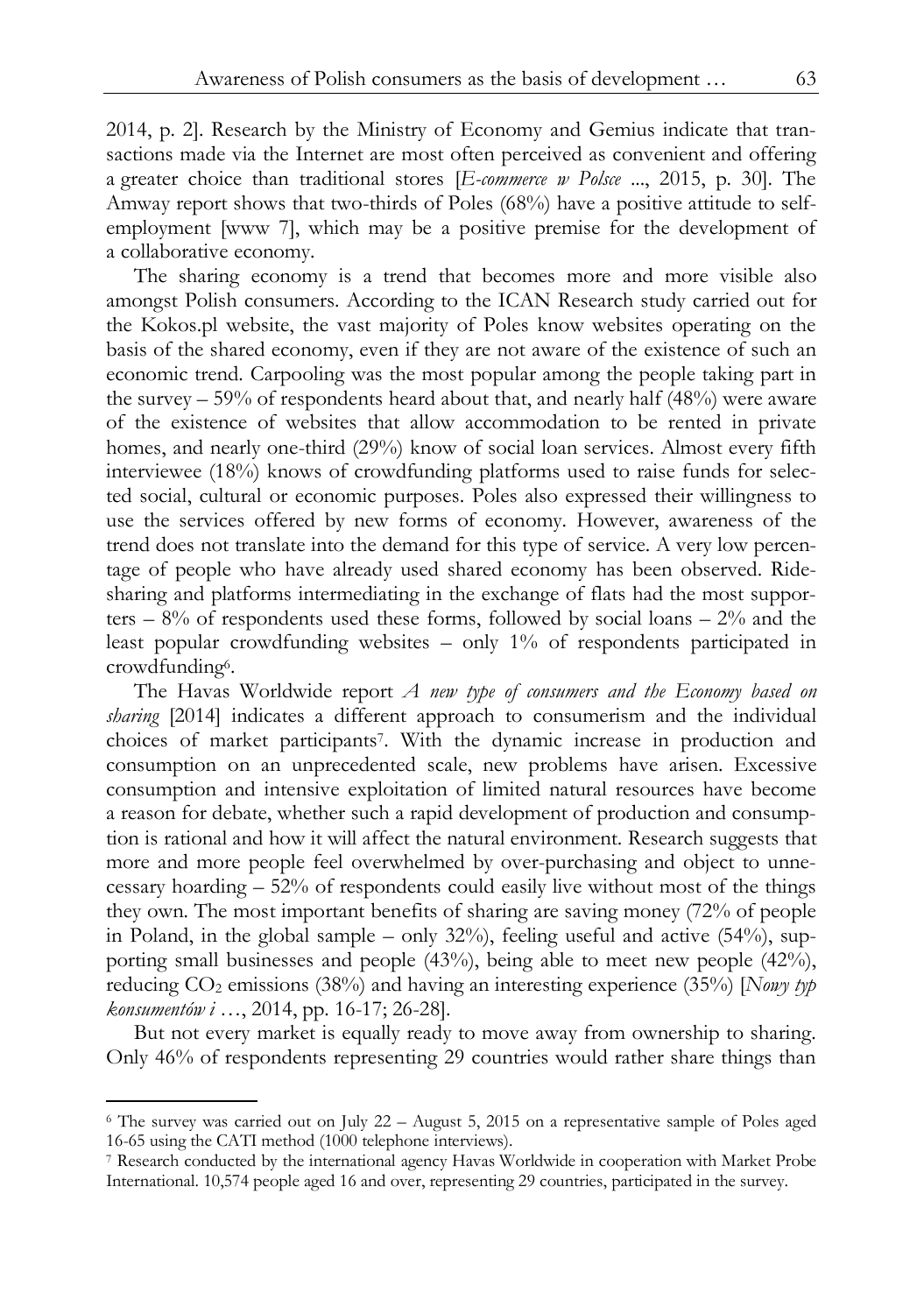own them (22% did not agree with this idea). Respondents in Poland were more open to share things instead of purchasing them – 63% expressed support, and 14% did not agree [*Nowy typ konsumentów i* …, 2014, p. 23].

### **TABLE 1**

| Opinion         | Number of people |      |      |          | Structure $[\%]$ |       |       |       |       |       |
|-----------------|------------------|------|------|----------|------------------|-------|-------|-------|-------|-------|
|                 | 2016             | 2017 | 2018 | 2019     | 2020             | 2016  | 2017  | 2018  | 2019  | 2020  |
| yes             | 466              | 720  | 627  | 719      | 525              | 42.3  | 69.4  | 71.1  | 73.7  | 69.3  |
| no              | 278              | 108  | 90   | 89       | 78               | 25.2  | 10.4  | 10.2  | 9.1   | 10.3  |
| I don't<br>know | 340              | 185  | 148  | 149      | 146              | 30.8  | 17.8  | 16.8  | 15.3  | 19.3  |
| other           | 9                | 20   | 12   | $\Omega$ | 7                | 0.8   | 1.9   | 1.4   | 0.9   | 0.9   |
| no answer       | 10               | 5    | 6    | 9        | 2                | 0.9   | 0.5   | 0.7   | 0.9   | 0.3   |
| in total        | 1103             | 1038 | 883  | 975      | 758              | 100.0 | 100.0 | 100.0 | 100.0 | 100.0 |

# **The structure of the answer to the question:**  *Is it important for you to own things?*

Source: own calculations based on the household survey conducted in 2016-2020.

The mass migration of people from the countryside to cities in the  $20<sup>th</sup>$  century meant that the demand for new goods and services was constantly growing – each market participant wanted to have his own apartment, car, washing machine, vacuum cleaner, dishwasher, mower, etc. At a certain level of development and quantity of accumulated wealth, some consumers concluded that some of the purchased products were unnecessary or used extremely rarely – despite the fact that most market participants had them. In this part of the article, the author's own research on the described issue will be presented. The own research was conducted on a deliberate sample of 1,103 households (in January 2016), 1,038 households (in January 2017), 883 households (in January 2018), 975 households (in January 2019) and 758 households (in January 2020). The questionnaires were addressed to people over 20 years old with various income levels and living standards, and to entities from the SME sector. The research was carried out in the Podkarpackie Province. As a part of the research conducted in 2016-2020, respondents were asked about how important it was for them to own things. The structure of responses, presented in table 1, was closer to the global trend (survey conducted in 29 countries – global sample). Most of the respondents (42.3% in 2016, 73.7% in 2019) would not be willing to relinquish the ownership of the products. Every fifth respondent had no opinion on this subject, and only for every fourth person in 2016, it was not important to own things.

Table 2 presents the structure of responses to the question about the opinion on common consumption, but understood only as a selfless exchange of goods or services between consumers. In this aspect, the respondents emphasized the possibility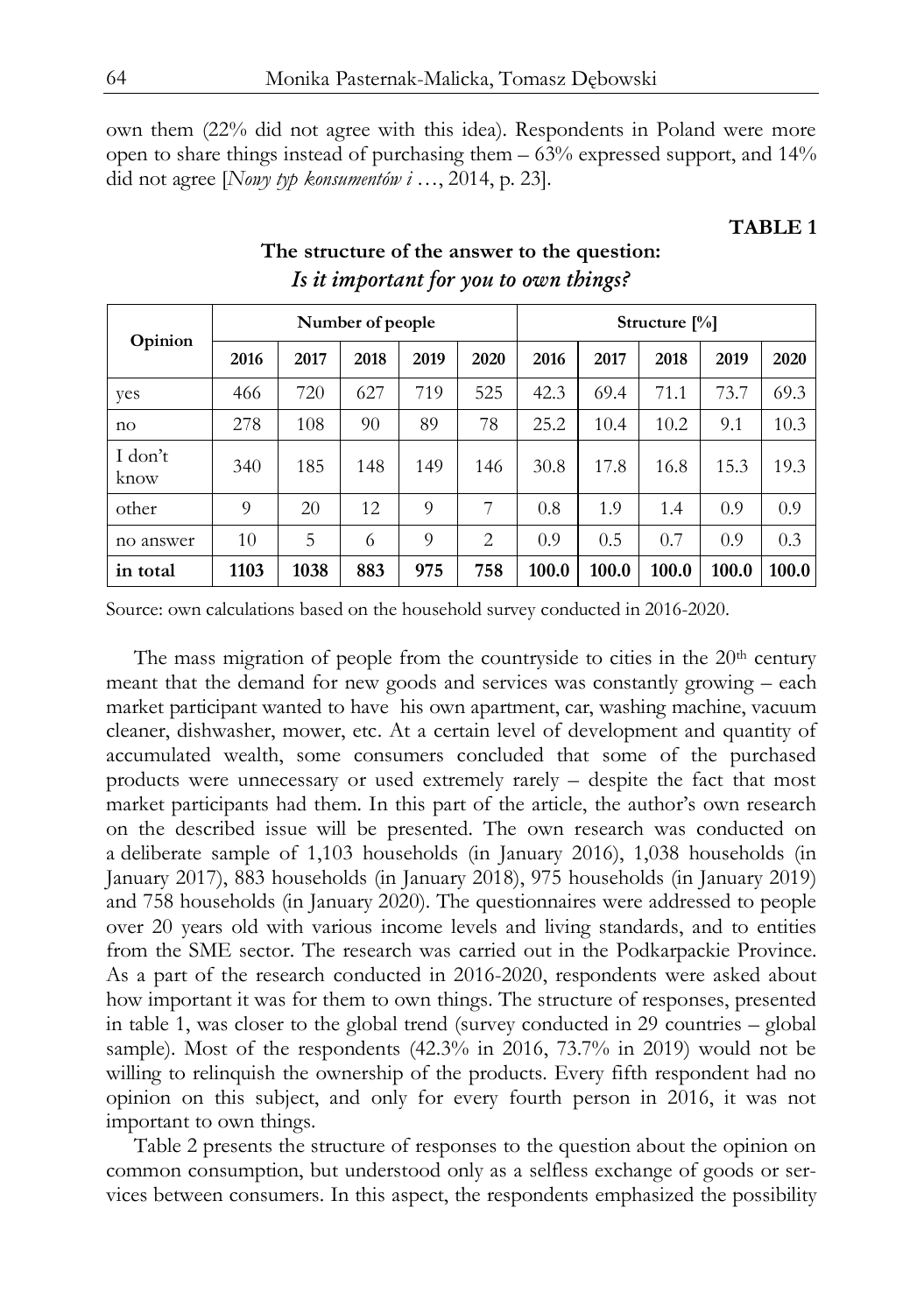of helping themselves and other market participants – almost every fifth person participating in the survey chose this variant of the answer. Almost every fifth respondent pointed to the improvement of the household's financial situation as a result of saving money by making an exchange transaction. On the other hand, for  $8.6\% - 7.4\%$  of people, the shared economy is too abstract and impossible to implement in the modern world.

## **TABLE 2**

| Consumers.                                                           |                  |       |          |       |       |  |  |  |
|----------------------------------------------------------------------|------------------|-------|----------|-------|-------|--|--|--|
|                                                                      | Structure $[\%]$ |       |          |       |       |  |  |  |
| Opinion                                                              | 2016             | 2017  | 2018     | 2019  | 2020  |  |  |  |
| it saves money                                                       | 18.2             | 19.7  | 23.4     | 23.4  | 20.3  |  |  |  |
| it enables easier access to products and<br>services                 | 15.1             | 9.3   | 7.2      | 8.5   | 9.1   |  |  |  |
| it allows you to help yourself and others                            | 23.9             | 19.7  | 19.0     | 18.5  | 17.7  |  |  |  |
| it can lead to abuses, e.g. destruction of<br>borrowed items         | 11.8             | 20.7  | 22.8     | 19.8  | 20.7  |  |  |  |
| it is totally abstract, impossible to realize<br>in the modern world | 8.6              | 7.8   | 7.7      | 8.2   | 7.4   |  |  |  |
| I have no opinion                                                    | 21.9             | 22.1  | 19.8     | 21.4  | 24.5  |  |  |  |
| no answer                                                            | 0.5              | 0.6   | $\Omega$ | 0.2   | 0.3   |  |  |  |
| in total                                                             | 100.0            | 100.0 | 100.0    | 100.0 | 100.0 |  |  |  |

# **The structure of the answer to the question: What do you think about "common consumption", which means a selflessexchange between consumers?**

Source: own calculations based on the household survey conducted in 2016-2020.

Table 3 presents the answers, showing what, according to the respondents, better consumption means – the respondents could choose up to two variants of the answer. For nearly 40% of respondents, conscious, proper consumption is characterized by the purchase of things that are really necessary or the purchase of higherquality products that can be used for longer. Almost every fifth person equates good consumption with purchasing products from local producers, and every tenth – with limiting purchases. The common purchase and use of things is still not popular.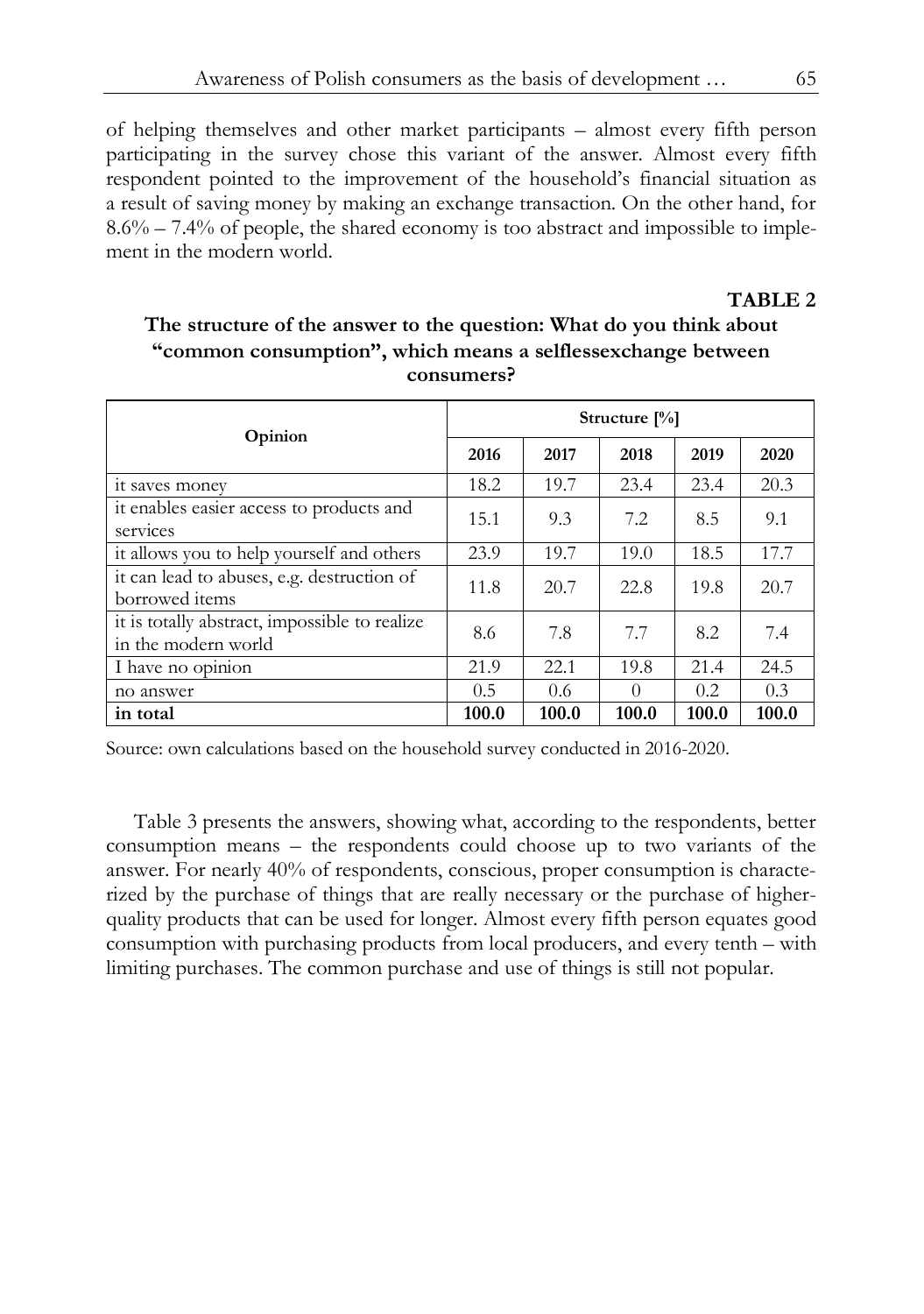### **TABLE 3**

| Opinion                                                                    | Percentage structure |       |       |       |       |  |
|----------------------------------------------------------------------------|----------------------|-------|-------|-------|-------|--|
|                                                                            | 2016                 | 2017  | 2018  | 2019  | 2020  |  |
| purchasing only things that I really need                                  | 40.2                 | 32.8  | 29.4  | 45.7  | 39.6  |  |
| purchasing products of higher quality and<br>greater durability            | 40.0                 | 43.6  | 44.8  | 35.6  | 37.7  |  |
| purchasing products from local producers<br>to support domestic production | 16.4                 | 18.4  | 17.9  | 22.5  | 20.2  |  |
| restriction of consumption                                                 | 11.3                 | 6.9   | 5.7   | 5.8   | 8.6   |  |
| producing more things for personal use,<br>such as growing vegetables      | 12.8                 | 10.3  | 10.4  | 7.6   | 8.6   |  |
| recycling and changing the use of things                                   | 12.0                 | 6.6   | 8.5   | 9.4   | 11.1  |  |
| producing less waste                                                       | 11.3                 | 6.8   | 5.8   | 9.5   | 8.4   |  |
| purchasing things together and sharing them<br>(e.g. with neighbours)      | 11.2                 | 5.3   | 6.8   | 3.7   | 5.0   |  |
| other                                                                      | 0.3                  | 0.4   | 0.3   | 0.5   | 0.1   |  |
| no answer                                                                  | 0.5                  | 0.8   | 0.0   | 0.7   | 0.3   |  |
| in total*                                                                  | 156.0                | 131.9 | 129.7 | 140.4 | 139.3 |  |

# **The structure of the answer to the question: What does better consumption mean for you?**

\* The sum is over 100%, as the respondents could choose many answers

Source: own calculations based on the household survey conducted in 2017-2020.

### **5. Conclusions**

Adam Smith saw the market as a way of establishing cooperation between strangers as early as in the 18th century. In his work "An Inquiry into the Nature and Causes of the Wealth of Nations" he pointed out, "Give me that which I want, and you shall have this which you want". These are the words that underline also today's collaborative economy transactions. Individual market participants may not know each other, but with the use of modern devices that allow continuous access to the Internet, they can, in pursuit of their own interests, make a profitable exchange transaction through platforms based on the model of the economy of cooperation. It seems that the "father of classical economics" did not predict how much his vision of market transactions reflects the "present spirit" of the mechanism on which the sharing economy is also based.

The term "sharing economy" first appeared in the middle of the last decade, although it gained real popularity after the 2008 crisis. In spite of it being a dynamically developing trend in the world, the sharing economy has not been uniformly defined. Most often, it is emphasized that it is an economic model based on the exchange of goods and services between members of the community, avoiding the traditional market, and using them together. The most common types of sharing economy are: crowdfunding, sociallending, carpooling, couchsurfing, coworking, open source and crowdsourcing.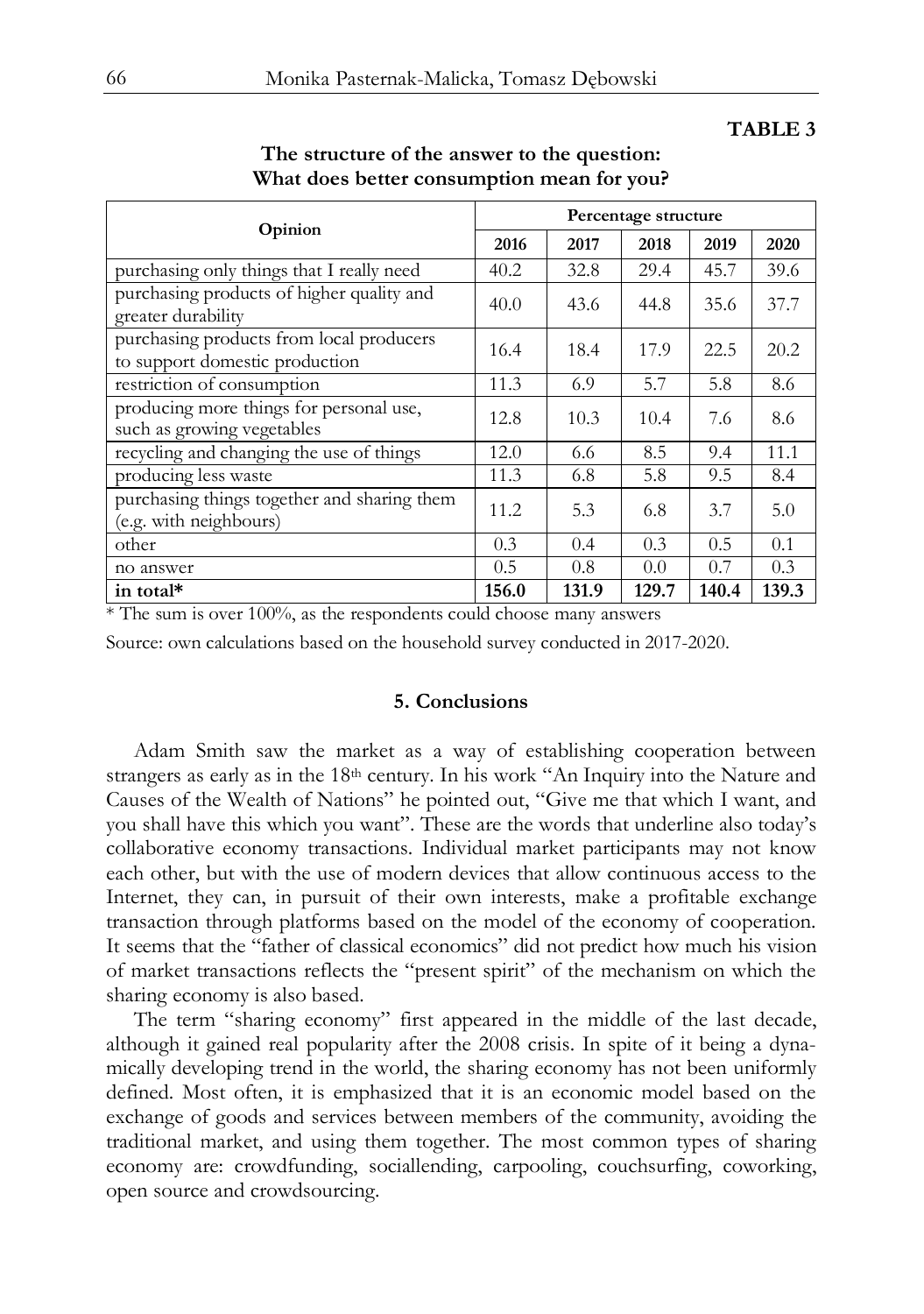Common consumption as a modern economic model is based on the selfless sharing, exchange and paid rental of products. The term is the opposite of ownership. The sharing economy is related to a new, emerging social trend, the aim of which is to change archaistic and egoistic thinking, in which the word "I" is replaced by the phrase "we" understood as a collective structure of a community. Some examples from business practice are BlaBlaCar, Uber, Airbnb, TaskRabbit, DogVacay, or skilltrade and Treidoo.

The sharing economy is difficult to assess unequivocally. On the one hand, it creates new jobs, makes working time more flexible, but also reduces employment in the traditional sector. Following the spread of Uber's services, the number of licensed taxi drivers, as taxpayers with statutory workers' rights, have declined in many cities. On the other hand, it is emphasized that the new trend has limited the negative consequences of the recent economic crisis in many countries. The main aim of the alternative model is not to own goods, but to gain access to them when they are really needed. It is an effective way to reduce the consumption of raw materials and reduce the harmful impact on the natural environment. It seems that sharing economy is a beneficial and dynamically developing phenomenon in many areas, despite the emerging threats resulting from this form of consumption.

Global and national trends indicate that market participants more and more often use the opportunities offered by modern technologies, which have become one of the most popular ways of making purchases. The number of supporters and users of e-commerce tools is increasing. At the same time, consumers are aware that on-line transactions made on the basis of the shared economy model can contribute to the improvement of the financial situation of households, reduce environmental degradation and limit the excessive use of resources. Nevertheless, the trust of Poles towards strangers is low, which is not conducive to the development of this form of exchange. Also for nearly every tenth person. this method is too abstract, not yet possible to implement at the moment.

The obtained results of own research and data taken from reports of other research centres do not give a clear answer to the question of how the sharing economy will develop in Poland. Although it seems like some growth will be inevitable. The only question is how dynamic the new economic model and the development of the companies operating on the basis of it will be.

### **References**

Begg D., Fischer S., Dornbusch R., 2007, *Makroekonomia*, PWE, Warszawa.

Bramek E., 2013, *Presumpcja w rozwoju systemów informatycznych zarządzania*, [w:] *Innowacje w zarządzaniu i inżynierii produkcji*, Knosala R. (red.), Oficyna Wydawnicza Polskiego Towarzystwa Zarządzania Produkcją, Opole.

Bywalec Cz., 2010, *Konsumpcja a rozwój gospodarczy i społeczny*, C.H.Beck, Warszawa. Bywalec Cz., 2012, *Ekonomika i finanse gospodarstw domowych*, WN PWN, Warszawa.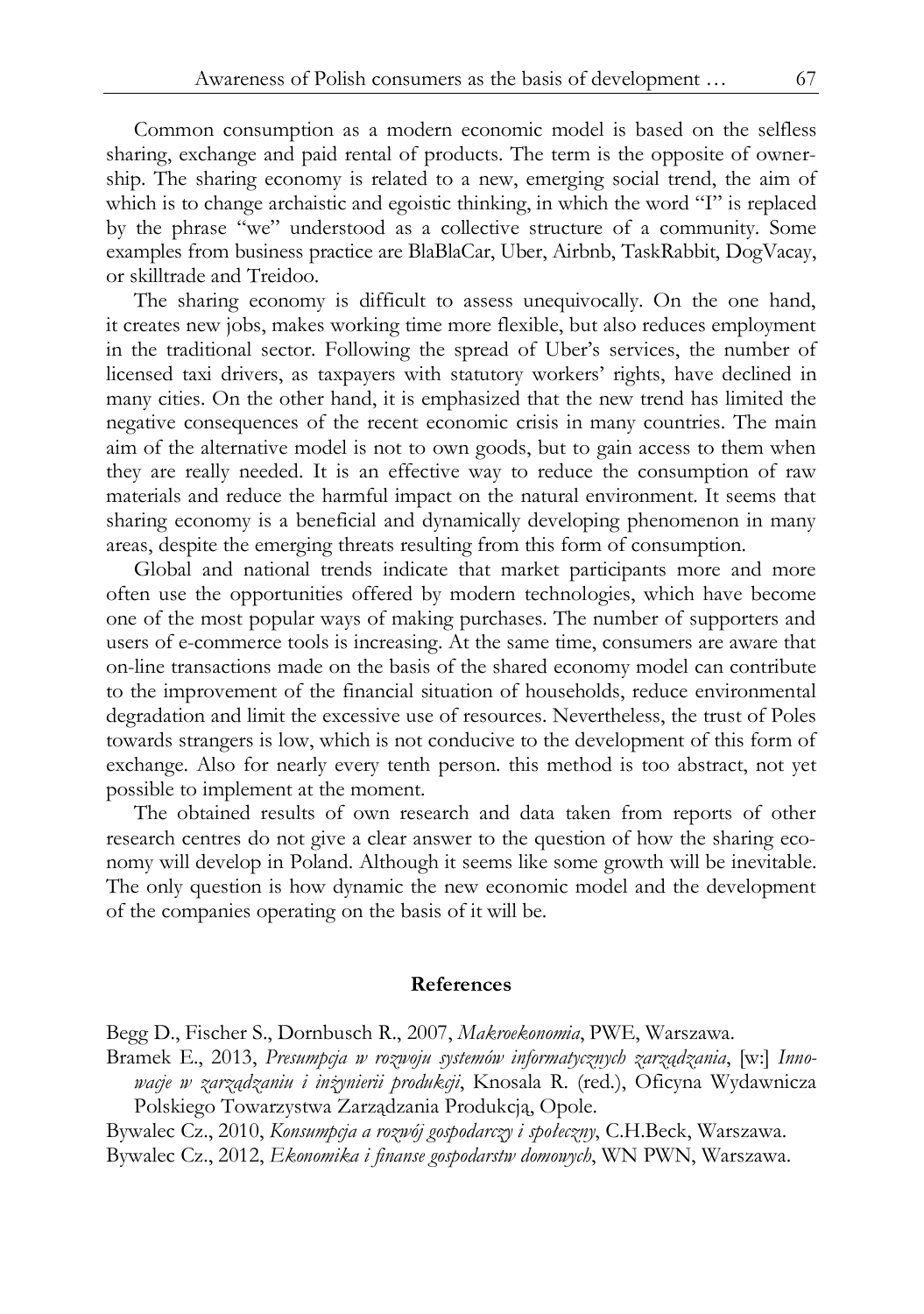- Czapiński J., Panek T., 2014, *Diagnoza społeczna 2013. Warunki i jakość życia Polaków*, Raport Ministerstwa Pracy i Polityki Społecznej & Centrum Rozwoju Zasobów Ludzkich, Warszawa.
- Eckhardt G.M., Mark B. Houston M.B., Jiang B., 2019, *Marketing in the sharing economy,*  "Journal of Marketing", vol. 83(5), pp. 5-27, DOI: 10.1177/0022242919861929.
- *E-commerce w Polsce 2015. Gemius dla e-Commerce Polska*, 2015, Ministerstwo Gospodarki, Izba Gospodarki Elektronicznej, Gemius, Warszawa.
- Felson M., Spaeth J.L., 1978, *Community structure and collaborative consumptions: a routine activity approach*, "American Behavioral Scientist", vol. 21(4), pp. 614-624.
- Hamari J., Sjöklint M., Ukkonem A., 2015, *The sharing economy: why people participate in collaborative consumption,* "Journal of the Association for information Science and Technology", vol. 07, pp.1-13, DOI: 10.1002/asi.23552.
- Kamerschen D.R., McKenzie R.B., Nardinelli C., 1993, *Ekonomia*, Fundacja NSZZ Solidarność, Gdańsk.
- Kryk B., 2013, *Zrównoważona jakość życia a zrównoważona konsumpcja i zachowania ekologiczne polskich konsumentów,* "Handel Wewnętrzny", nr 6A, t. 2.
- *Mały Rocznik Statystyczny Polski 2019*, 2020, GUS, Warszawa.
- *M-commerce*. *Kupuję mobilnie 2015*, 2015, Izba Gospodarki Elektronicznej, Mobile Institute, Warszawa.
- Noga A., 2011, *Konsument a triada: właściciel przedsiębiorca menedżer w teorii przedsiębiorstw*, "Konsumpcja i Rozwój" nr 1, s. 38-46.
- *Nowy typ konsumentów i gospodarka oparta na współdzieleniu*, 2014, Raport Havas Worldwide, Warszawa.
- Olejniczuk-Merta A., 2011, *Zmiany w konsumpcji i zachowaniach konsumentów*, [w:] *Społeczno-ekonomiczne determinanty konsumpcji w Polsce*, Łangowska-Szczęśniak U., Bobrowska A. (red.), Wydawnictwo Uniwersytetu Opolskiego, Opole.
- *Privater konsum und nachhaltige entwicklung*, 1999, Leitschuh-Fecht H., Lorek S., Forum Umwelt & Entwicklung, Bonn.
- Puschmann T., Alt R., 2016, *Sharing economy*, "Business & Information Systems Engineering", vol. 58(1), pp. 93-99, DOI: 10.1007/s12599-015-0420-2.
- *Raport: Kupuję w Internecie 2014*, 2014, Izba Gospodarki Elektronicznej, e-Commerce Polska, Warszawa.
- Stiglitz J., 2014, *Ekonomia sektora publicznego*, WN PNW, Warszawa.
- Sundararajan A., 2016, *The sharing economy: the end of employment and the rise of crowd-based capitalism,* MIT Press, Cambridge, Massachusetts.
- Teigland R., Felländer A., Ingram Bogusz C., 2015, *The sharing economy: embracing change with caution*, Entreprenörskapsforum.
- Zalega T., 2013, *Nowe trendy i makrotrendy w zachowaniach konsumenckich gospodarstw domowych w XXI wieku*, "Konsumpcja i Rozwój", nr 2(5), s. 3-21.
- Zaleśkiewicz T., 2013, *Psychologia ekonomiczna*, WN PNW, Warszawa.
- *Zaufanie w relacjach międzyludzkich*, 2014, Komunikat z badań CBOS, Warszawa.
- Zrałek J., 2013, *Dekonsumpcja jako przejaw konsumpcji zrównoważonej i jej konsekwencje dla marketingu*, "Handel Wewnętrzny", t. I.